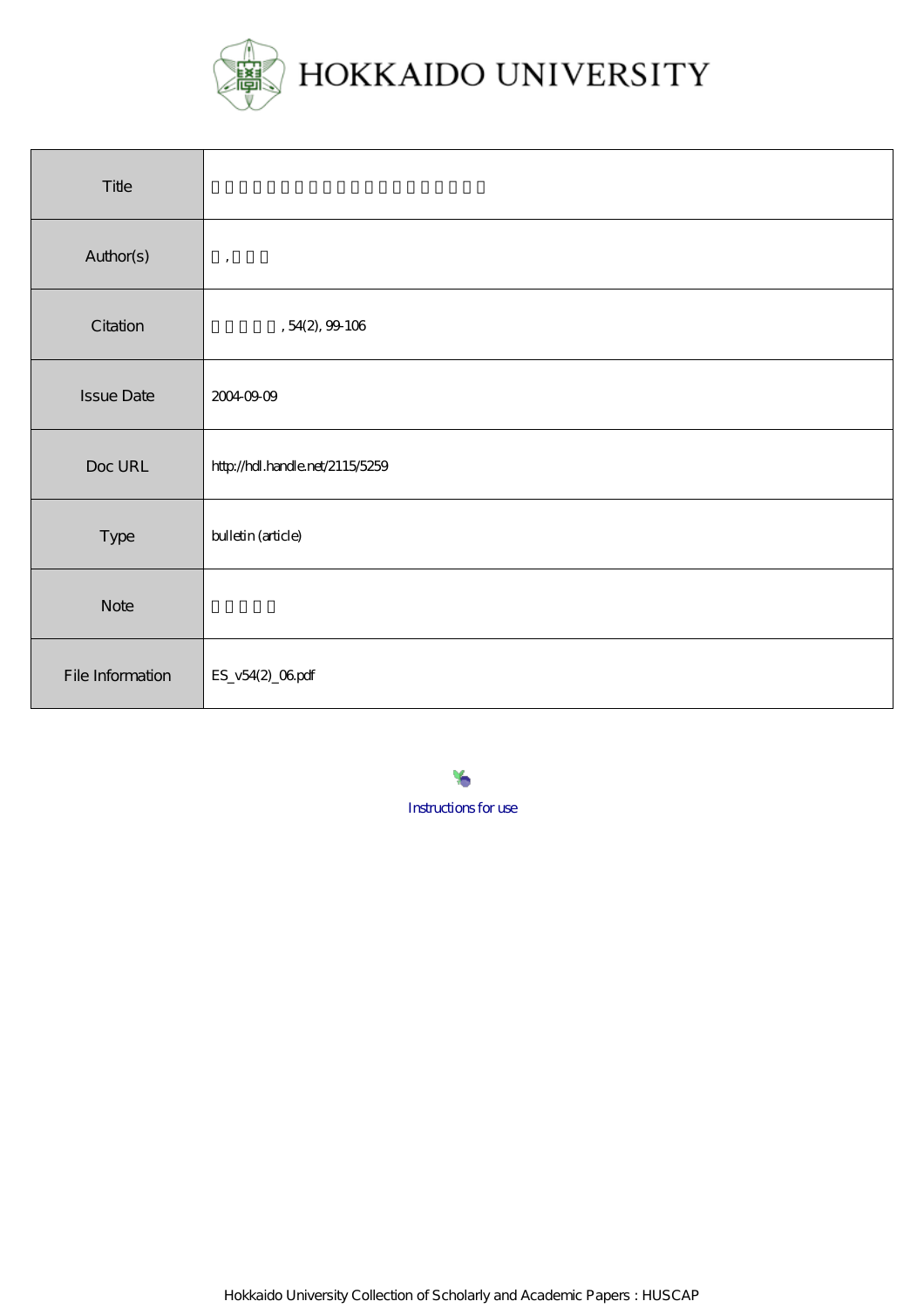<研究ノート>

# 初等統計学の授業内容に関する幾つかの願望

信太郎 園

## 1. はじめに

統計学の入門講義へのささやかな願望を簡略 に列挙したい。なお、これらの「個人的な」願 望については当然厳しい批判が為され得るであ ろうが、一般に、「初等的な」教育において重 視されるべきなのは、表層的な有用性ではなく、 「論理」でなければならないというのが、筆者 の判断なのである。

### 2. Kolmogorov system

Kolmogorov の公理系については、やはり正 式に導入すべきである。その際、標本空間上の 完全加法族(あるいはσ集合体)の定義や可測 空間の概念を明白に述べるべきである。また, 可測空間上の(完全加法的な)確率測度を「確 率」と呼ぶことをことわり、確率空間の概念を 正式に導入すべきである。また、「Kolmogorov の拡張定理」にも言及すべきであろう。このよ うにして、「「確率」とは何か、またそれはどう あるべきか」という困難な「問い」に直接に接 近するのではなく、数学的な諸形式によって困 難な「問い」を迂回し、「確率」に関する解析 学を構築する流儀を示しておくべきである。 「確率」が、「面積」や「体積」と言うような 「測度」の一つとして考察されることとなる。

## 3. 空集合の「確率」と有限加法性

 $P(\emptyset) = 0$  は,  $\emptyset = \emptyset \cup \emptyset \cup \emptyset \cup \cdots \nV$ の完全加法性より,  $P(\emptyset) = P(\emptyset) + P(\emptyset) + \cdots$ となるので, P(Ø)が0とは異なる実数とす ると右辺は発散し、結局0以外の値を取り得な いことより従う。ここで, Pが実数値を取る関 数であることは、いわゆる三公理の前提であり、 完全加法性以外の非負性や (標本空間Ωに関 して) P(Ω) = 1 となることを持ち出すよりは. 無駄が少ない。

互いに排反な「事象」A及びBに対して, 即ち $A \cap B = \emptyset$ ならば,  $P(A \cup B) = P(A)$ + $P(B)$ となることは, A, B, Ø, Ø, Ø, … が互いに排反な事象列であることと、完全加法 性及び $P(\emptyset) = 0$ より従う。これは有限加法 性に他ならない。

### 4. 加法法則及び包除原理

「確率」の完全加法性を認めるのならば、上 の節で言及したように有限加法性が従うので, 「確率」の加法法則は成立する。一方、有限加 法性から従う,「任意の事象A及びBに対して,  $P(A \cup B) = P(A) + P(B) - P(A \cap B)$ 」を加 法法則と呼ぶ流儀もあるが、右辺には加法の他 に減法も入っているので加法法則という呼称か ら「少し」ずれがある。むしろこの公式は、包 除原理の基本的な例として言及すべきである。 ここで包除原理とは, Pを有限加法的な「確率」 として、一般に、任意有限個(但し、二個以上) の事象に対して,

$$
P(A_1 \cup \cdots \cup A_n) = \sum_{i=1}^n P(A_i) - \sum_{i_i < i_1} P(A_{i_1} A_{i_2})
$$
  
+ 
$$
\sum_{i_i < i_1 < i_1} P(A_{i_1} A_{i_2} A_{i_3}) - \cdots
$$
  
+ 
$$
(-1)^{r-1} \sum_{i_1 < \cdots < i_r} P(A_{i_1} \cdots A_{i_r}) + \cdots
$$
  
+ 
$$
(-1)^{n-1} P(A_1 \cdots A_n),
$$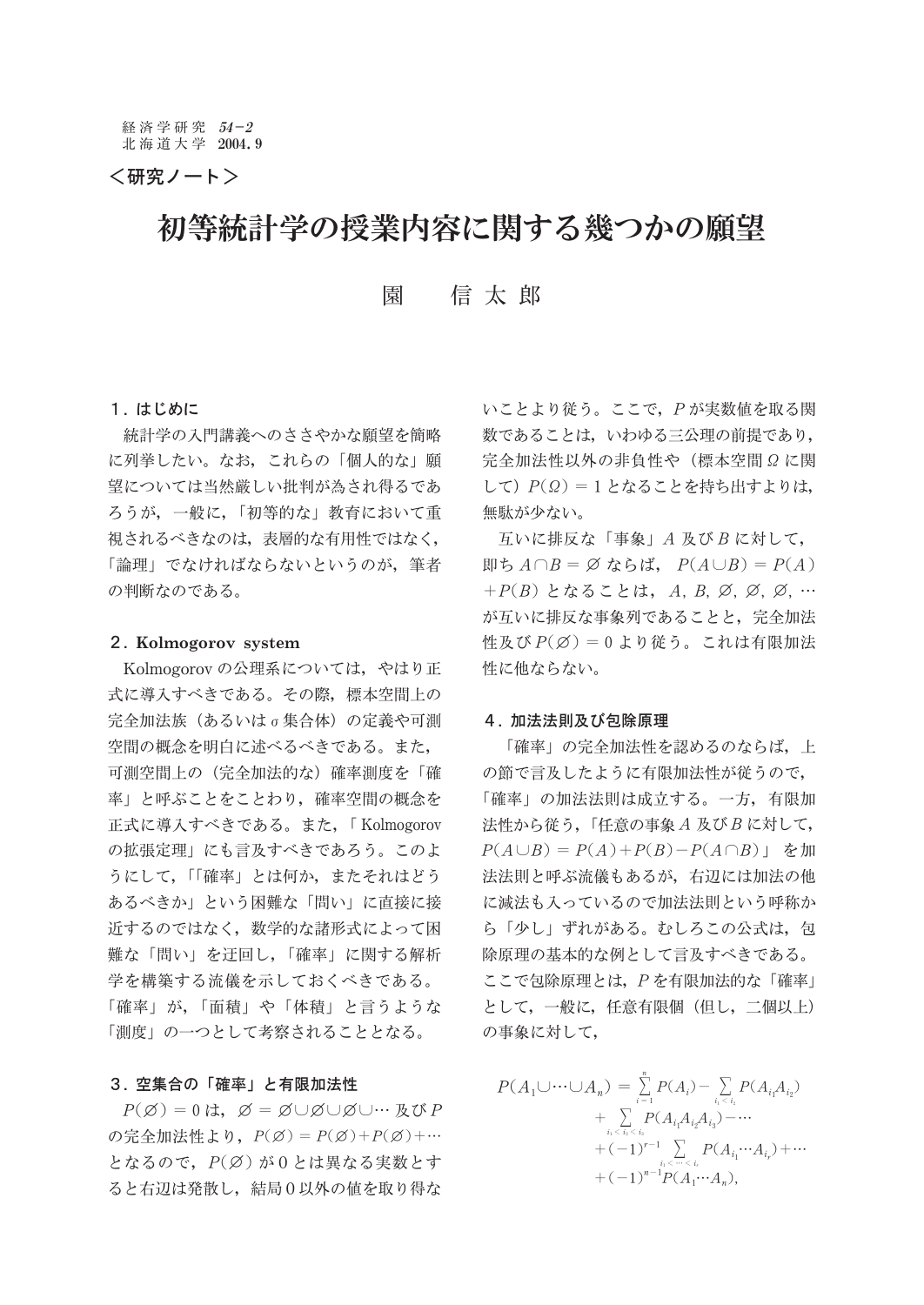$100(240)$ 

が従う、というものである。ここで、記号 n は省略した。「証明」は、数学的帰納法による のが良いと思う。また、右辺の項の総数が 2"-1であることも注意すべきである。

## 5. 条件つき確率及び乗法法則

「確率」を「確率」で割るという自明でない 操作によって、天下り式に「条件つき確率」の 「定義」を行うのは、やはり得策ではない。 「定義」の動機づけを明白にするためには、 Bruno de Finetti のように、「主観確率」の立 場からまず乗法法則を導き、その副産物として 「定義」が従うことを示すのが、多分良いであ ろう。しかし多数派に従って、「P(A)は0で はないと仮定して、 $P(B|A) = P(A \cap B)/P(A)$ によって「A が与えられている場合の, Bの  $(\text{\&} \# \text{\O} \in \text{C})$  確率  $P(B|A)$  を定義する」」とい う場合でも、この「定義」と乗法法則との間に は段差があることは注意すべきである。ここで 乗法法則とは,  $P(A \cap B) = P(A) \times P(B|A)$ の ことだが, 「 $P(A) = 0$ の場合には,  $P(B|A)$ を 任意の値 x に各自固定する」と約束しておくと,  $P(A) = 0$ に対しては,  $P(A \cap B) = 0$ 及び  $0 \times x = 0$  より, 乗法法則は (0 = 0 より) やは り成立する。

## 6. Bayes の公式

この公式は次の様式で導入するのが得策であ ると思う。

$$
P(A | B) = \frac{P(A)P(B | A)}{P(B)}, \ P(B) \neq 0.
$$

ここで後半は「P(B)は0ではない」という 「仮定」である。通常多く見られるのは、分母 を「分割公式」で表現したものであり、これは, 全事象ΩをA<sub>i</sub>, i = 1, 2, …, n, によって, 個 数が1以上の有限個の事象に分割すると,

$$
P(B) = \sum_{i=1}^{n} P(A_i) P(B | A_i)
$$

となることを主張する。ただし、partition formula という呼称は少なくとも Leonard Jimmie Savage が「基礎論」で利用している が、多数の教科書では、この公式は、「全確率 の定理, theorem of total probabilities 」な どと呼ばれているようである。筆者は,「分割 公式」という地味だが本質を突く呼称がはやる ことを願っている。

なおベイズ・ルールの「証明」だが,  $A \cap B = B \cap A$  より  $P(A \cap B) = P(B \cap A)$  と なること、及び乗法法則より従う。

## 7. 主観確率

例えば高等学校で「確率」を導入する場合に は、「確率」の基礎づけは今日でもなお議論が 続いていることをことわるべきである。さらに また頻度論的な流儀のみでなく、「主観確率」 の概念をも紹介すべきである。また、「不確定 性に直面している「個人」の「合理的な」判断 とはどうあるべきか」という「問い」に言及し、 「主観確率」がこの「問い」に関ることを指摘 すべきである。その際, Bruno de Finettiの 議論が役立つであろう。また、大学での統計学 の授業では、「主観確率」に基づく統計学が実 際に利用されていることに言及すべきである。 さらに,「主観確率」に基づくベイズ統計学の 他に,「客観的ベイズ推論, objective Bayesian inference 」も紹介すべきである。ベイズ接近 は今日では広く利用されている手法であり、論 理的な議論のみでなく、多数で多様な事例への 膨大な応用例が堆積している。

## 8. 確率変数及び期待値

統計学の入門段階では、「標本空間上の実数 値を取る関数」として確率変数が導入されるこ とが多いようだが、単なる関数ではなく、「可 測な」関数であることを要請すべきである。つ まり、既に導入されている可測空間 $(\Omega, \mathfrak{F})$ 上の可測な実数値関数として確率変数を「定義 する」という, Kolmogorov system の流儀を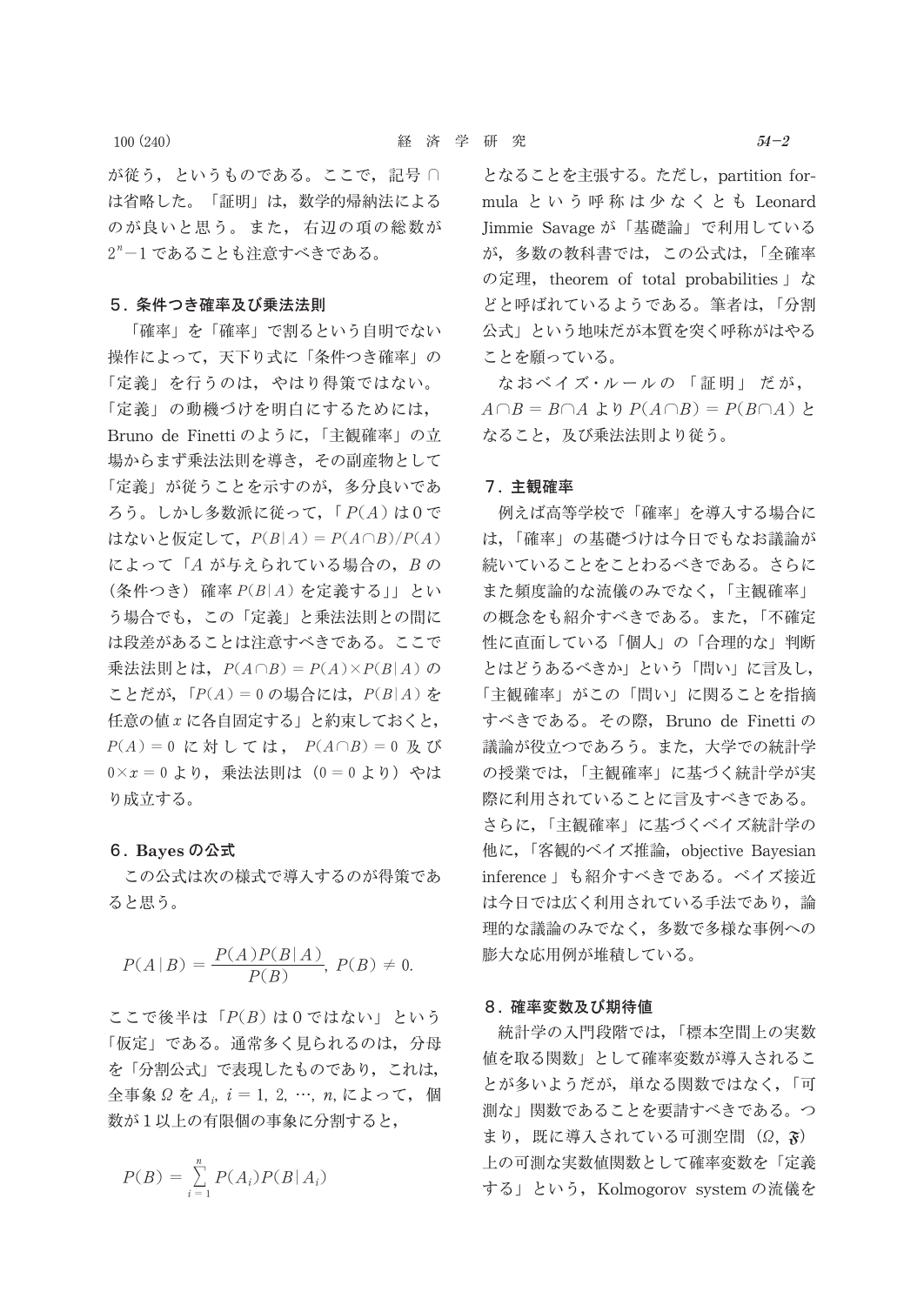採用するのである。つまり,実数値関数 X に 対して, 「任意の実数 x に対して, {ω ∈  $\Omega$ |  $X(\omega)$  ≤  $x$ } ∈  $\mathfrak{F}$ } | をみたすことを要 請するのである。そこで確率変数 X の期待値  $E(X)$  を, 確率空間 $(\Omega, \mathfrak{F}, P)$ 上の Lebesgue (ルベーグ) 積分で,

 $E(X) = \int_{\alpha} X(\omega) P(d\omega)$ 

と「定義する」こととなる。初等的な講義では, 受講者に対して Lebesgue 積分の基礎知識を前 提とすることには、多分無理がある。しかし、 値域を含む集合の方を分割して「近似和」を作 り、分割を「細かく」することによって「得ら れるであろう極限」に言及して、その考え方を 略述することはできるはずである。ここは、 「イマジネーション」で切り抜けるのである。 また、期待値が「存在」しないこともあると注 意すべきである。

さらに期待値に関する公式の「正式の」読み 方にも注意すべきである。例えば、 $E(X+Y)$  $= E(X) + E(Y)$ という公式は、「 $E(X)$ 及び  $E(Y)$ が共に存在するのならば、 $E(X+Y)$ も 存在して、この等号が成立する」と「読む」わ けである。

また、gを実数直線上の Borel 可測な実数値 関数として、 $\int_{\mathbf{B}} g(x) P^{X}(dx)$ が存在すると仮 定すると(但し、この $P^X$ は X の P に関する 確率分布である),  $E(g(X))$ も存在して、こ れらは等しくなることをも注意すべきである。

## 9. 独立性の定義

事象の列に関する独立性の「定義」は、「対 ごとに」独立ではあっても全体では独立でない 例が容易に構成できるので、やはり明白に提示 しておくべきである。独立性はPに依存する 性質である。事象の列,  $A_1$ ,  $A_2$ ,  $A_3$ , …, が P に関して互いに独立であるとは、空でない任意 の有限部分列  $A_{i_1}$ ,  $A_{i_2}$ , …,  $A_{i_r}$ , に対して, 常に  $P(\bigcap_{k=1}^{r} A_{i_k}) = \prod_{k=1}^{r} P(A_{i_k})$  となることである。

より一般的な事象の族に対しても、任意の「有 限の」部分族に対して同様の性質を考えれば. 問題の「定義」は(形式上は)容易に拡張でき る。また, 確率変数の列 X<sub>1</sub>, X<sub>2</sub>, X<sub>3</sub>, …, の独 立性は、「実数直線における Borel 集合の任意 の列 B1, B2, B3, …, に対して, 事象の列  ${X_1 \in B_1}, {X_2 \in B_2}, {X_3 \in B_3}, \dots, \n\forall X \in P \; \forall Z$ 関して)互いに独立となる」ということである, と「定義」しておく。

## 10. 分布関数

確率変数 X の(累積)分布関数 F は「任意の 実数 x に対して、 $F(x) = P(X \leq x)$ 」によっ て「定義」されるが、定義式の右辺を $P(X < x)$ とする流儀もあることを、ことわるべきであろ う。また変数  $X$  の分布関数を $F_{X}$ と表記すると, 変数列  $X_1$ ,  $X_2$ , …,  $X_n$ , が互いに独立であるこ とと, 任意の実数列 x<sub>1</sub>, x<sub>2</sub>, …, x<sub>n</sub>, に対して,  $P(X_1 \leq x_1, X_2 \leq x_2, \dots, X_n \leq x_n) = \prod_{i=1}^{n} F_{X_i}(x_i)$ とは同値であることを述べておくべきである。 ベクトル値の確率変数と多次元の分布関数とが 既に導入されているのならば、この等式の左辺 は $F_{(X_1,\cdots,X_n)}(x_1, \cdots, x_n)$ という様式で書けるの で、「元の多次元の分布が各周辺分布の積に分 解する」ことが、独立であることの必要十分条 件であることがわかる。

## 11. 確率密度関数

確率密度関数を持つ確率変数を連続的と言う 流儀が広く行われているが、本来, 変数 X が 連続的とは,  $P(X = a) = 0$ ,  $\forall a \in \mathbb{R}$  という ことである。初等的な段階においても,「絶対 連続」という術語に明白に言及すべきであり, 「連続な分布関数が密度関数の積分として表現 される」ことの非自明性(「連続」ではあって も「密度」を持つとは限らない)に、注意を促 すべきである。また、密度関数の値を Lebesgue 測度が零である任意の集合上で任意に変更して も、得られる分布関数は変化しないことにも言 及すべきであろう。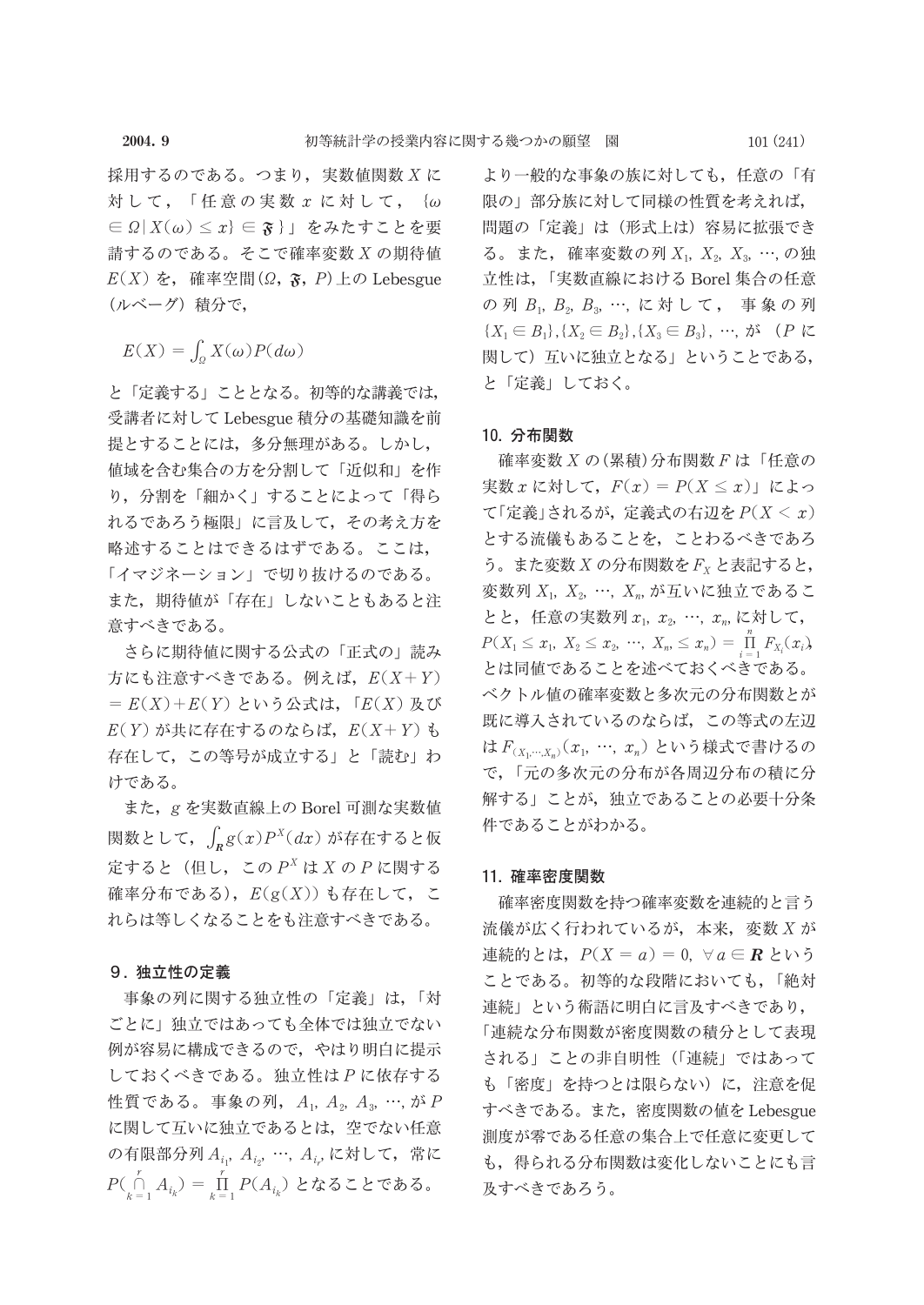102 (242)

## 12. 条件つき期待値

これは本来ならば、Radon-Nikodým の定理 に基づき導入されるべきだが、初等的な段階で は、通常為されているように、条件つき期待値 を導入する前に、例えば、多次元の密度関数  $f_{(X, Y)}(x, y)$ を周辺の密度関数 $f_X(x)$ で割って 得られる  $f_{(X,Y)}(x, y)/f_X(x)$ ,  $f_X(x) \neq 0$ , を,  $\Gamma X = x$ が与えられている場合の, Yの条件つ き密度関数」,  $f_{Y|X}(y|x)$ , を導入することと なるであろう。但し、これらの「定義」が「もっ ともらしい」ことは、「変数の値が微小部分に 属することとなる「確率」」などを利用して説 明しておくべきであり、天下り式に「定義」を 導入することは避けるべきである。また、「条 件つき分布」が導入されると,「条件つき期待 値」が「定義」されることとなる。だが一方, Radon-Nikodým の定理による流儀にも「おお まかに」言及しておくべきである。

#### 13. Chebyshev の不等式

この際この不等式を,

$$
P(|X|\geq \varepsilon)\leq \frac{E(|X|^2)}{\varepsilon^2},\ \ \forall\,\varepsilon>0,
$$

としてしまっても良いのではなかろうか。ここ で X は複素数値でも良いし、右辺の期待値が 発散しても当然成立する。また証明は,  $E(|X|^2, |X| \geq \varepsilon) \geq \varepsilon^2 P(|X| \geq \varepsilon)$ に注意す れば、ほとんど自明である。Xの期待値が存在 する場合, それをμ として, 上の不等式の X を  $X-\mu$  で置き換えれば、通常の「Chebyshev の不等式」が得られる。「Chebyshev の不等 式」を「平均からの隔たりについての不等式」 と(固定的に)見てしまうと、かえって「その 自明性」が見えなくなるであろう。

なお,  $E(X, A) = \int_A X dP = \int_0 I_A(\omega) X(\omega)$  $P(d\omega)$ は、確率変数 X の事象 A 上の「半期 待値, partial expectation 」とでも呼べば良 いのではなかろうか。

これについては、始めは「標本抽出の対象と なる集団」というように漠然と規定しておき、 議論が進むに従って、目標母集団、抽出母集団、 そしてユニバース (universe) というような言 葉を、場合に応じて導入して行くのが得策であ ろう。だが、例えば、小学6年生の男子の全体 からなる集団に対して、例えば「身長」を測定 すると想定して、この「身長」によって、問題 の集団をヒストグラム的に分類することによっ て得られる集団を、母集団と呼ぶ流儀もある。 この場合、元の集団に対して今度は「体重」を 測定すると想定するのならば、「異なる」母集 団が得られることとなるであろう。この流儀は, 母集団分布の概念を「数学的に」導入する際に は便利であるかもしれないが、「同一の「母集 団」を、異なる研究者が、それぞれの立場から 分析する」という表現が事実上できなくなるの で、「実際上は」不便である。この流儀では, 一人の研究者が、異なる幾つかの指標(例えば, 「身長」や「体重」など)を問題とする際には, 指標が異なれば「異なる」母集団を問題とする こととなるはずだが、それらの指標からベクト ルを構成して多次元の分布を取り扱うとすれば、 多次元の「一つの」母集団を問題にしているの だと、弁明ができるかもしれない。しかし、少 なくとも初等的な授業においては、「数学的に」 再構成された「集団」のみを母集団とするこの 流儀は、「母集団」という元来は「実際的な」 概念を失念させることとなるであろう。研究者 らが問題としている「同じ」集団を、つまり数 学的諸形式に組み込まれていない「元の」集団 を、彼らが「「一つの」母集団」と呼ぶとして も、決して異様ではなく、むしろ健全である。

さらに、頻度論的な「「仮説」の有意性検定」 におけるように、結局いかなる母集団が問題と なっているのかが明白ではない場合でも、黙っ て進むのではなしに、直面している頻度論的な 状況を説明した上で、率直に、「この場合の母 集団を明確に規定することは (頻度論的には)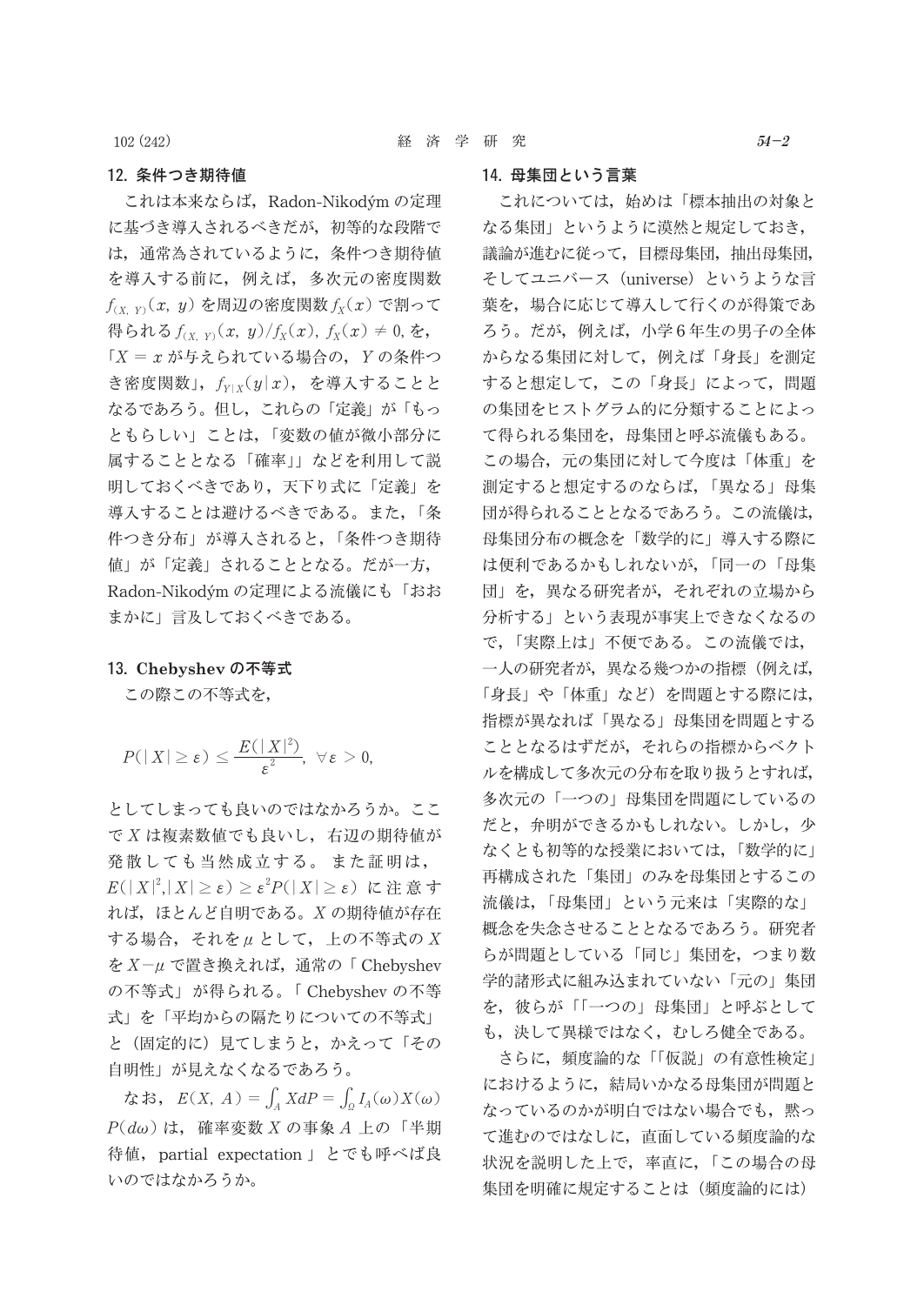今のところ困難である」と述べておくべきであ る。

#### 15. 事後的有意水準, つまり P 値

正規母集団で分散が既知の場合、その「未知 かつ固定されている」母平均が特定の値μ。に 等しいかより大であるかを「検定する」状況を 想定してみる。これは、論点を明白にするため の(状況の)単純化である。母平均に対応する パラメータ (つまり母数) をμ と表現すると, 「仮説」(「帰無仮説」という言葉は敢えて用い ない)  $H_0: \mu = \mu_0$ を, 「対立仮説」 $H_1: \mu > \mu_0$ に対して「検定する」こととなる。検定統計量 (この場合通常は標本平均) の実現値 t が, μo よりも「「有意に」大である」のならば、ひと まず「H は棄却され, H が採択される」と判 断されるのである。しかしここで、「「有意に」 大である」とはいかなる状況なのであろうか。 通常は, 「Hoのもとでの分布が, t 以上の部分 に配分する「確率」 (つまりtのP値) が, 「「有意に」小である」」ということである。こ こで、どの値を「「有意に」小」とするかは、 本来は、「検定」を試みる当事者が「主観的に」 定めるはずのことなのである。だが実際には, 「0.05 以下」とか「0.01 以下」とかが多用され る。しかし、このような「有意性」検定の手順 には「論理的に」困難があることが、長年(少 なくとも 77 年間) にわたって指摘されてきた のである。

なるほど,  $t \nleftrightarrow \mu_0$ から隔たる程,  $H_0 \sim \mathcal{O}$ 「疑念」が強まるであろうが,実際に得られた 値はtであり、それよりも大の値ではない。つ まり, Hoは実現値 tのみでなく、それよりも 大きい, 従ってH<sub>0</sub>にとっては「より不利」な, 「空想的な値たち」に基づいて「裁かれている」 のである。H<sub>0</sub>の「弁護者」は、これらの「空 想的な値たち」を組み入れない,実現値tのみ によって条件づけられた「判決」を強く求める 「権利」がある。しかも,0.05 という多用され る値が、実際には「あてにならない」ことが、 「主観確率」とベイズ・ルールとによって長年 にわたって指摘されてきたのである。つまり, この値を境界とする検定はHoにとっては「不 利」であり、本来の「有意性, significance」 を反映しているとは言い難いのである。

このように,「主観確率」に基づく判断と有 意性検定による選択とが食い違う状況の(単純 化された例による) 分析は, Lindley's paradox の名の下に議論されてきたのである。

### 16. Behrens-Fisher 問題

これは、二つの正規母集団の母平均の差に関 する検定で、未知の母分散の同等性に疑念が持 たれる場合への言及である。頻度論的には Welch (ウェルチ)の検定で「近似的に」対応 する状況である。また、Welch の検定の様式 や考え方が「論理的に」明白ではないとしても, 少なくともその結果は述べておくべきである。 しかし、(非報知事前分布を利用する) 客観的 ベイズ推論においては、母平均の差に対する事 後分布が (いわゆる Behrens-Fisher 分布とし て), 明白な手順によって導出される。またこ の分布は、事前の「主観確率」が漠然としてい る場合の事後分布の「近似」でもある。つまり, ベイズ接近の立場からすれば、この「問題」は 「難問」などではない。採用する方法論に依存 するこのような「手順」及び「結論」の違いは, 本来は授業中に言及すべきことである。

#### 17. 「誤り」の「確率」

(頻度論的な) 仮説検定の枠組では、「二つ の過誤」が問題となる。慣例では,「仮説」Ho (「帰無仮説」という言葉は敢えて用いない)が 「真である」のにそれを棄却して「対立仮説」  $H_1$ を採択する「誤り」を、「第一種の誤り」と かタイプ I (one) エラーと呼び、「対立仮説」 H<sub>1</sub>が「真である」のにそれを棄却して「仮説」  $H_0$ を採択する「誤り」を、「第二種の誤り」と かタイプ II (two) エラーと呼んだりする。さ らに, 利用する検定統計量 T に関する (元来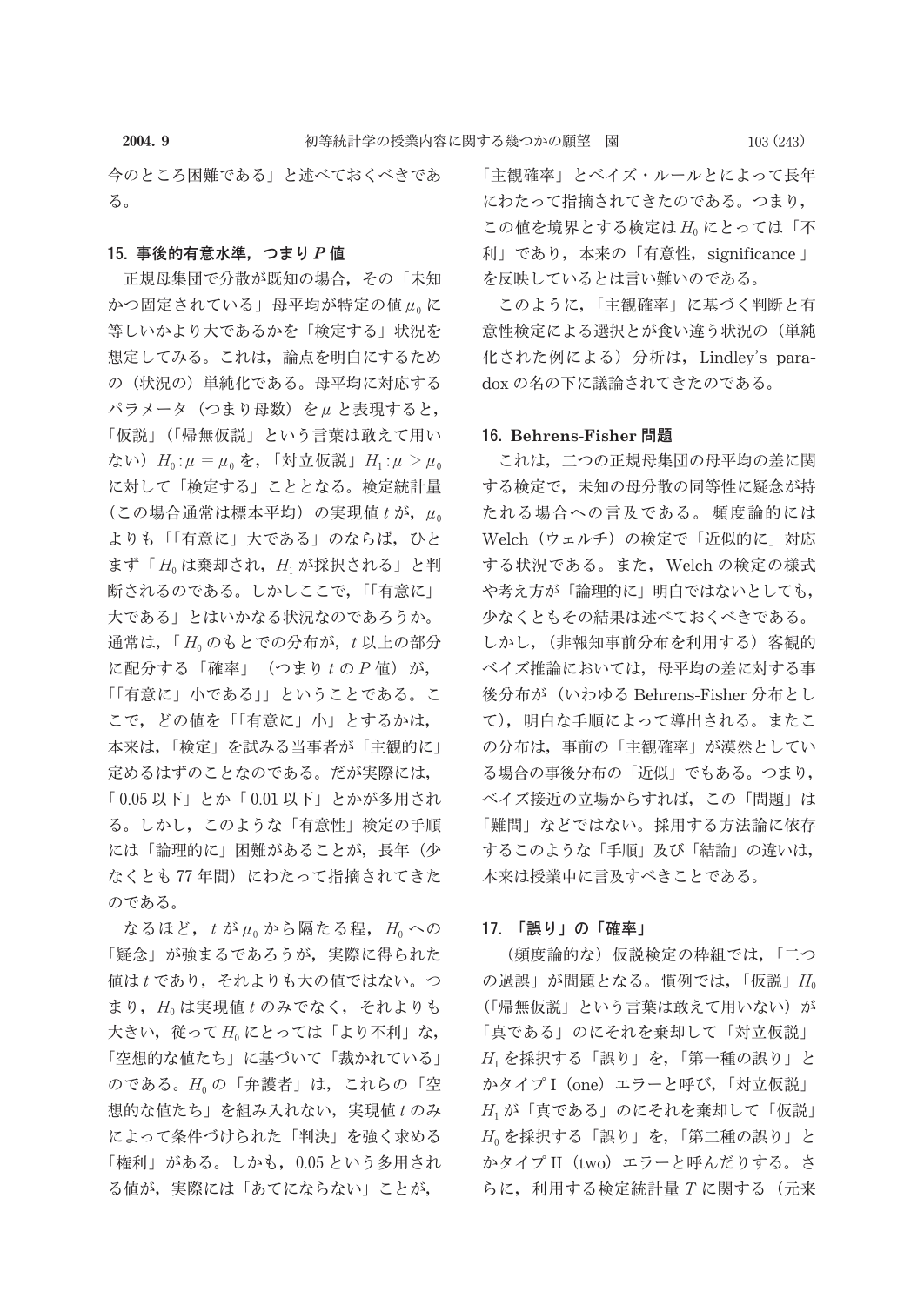は各自が主観的に定める) 棄却域を C とし,  $\alpha = P(T \in C; H_0)$   $\phi \circ \beta = P(T \notin C; H_1)$ と置く。但しここで P(·; H) とは, 「仮説」 H が「真である」場合の母集団分布である。ここ で注意すべきなのは、αを「第一種の誤りを犯 す確率」,そしてβを「第二種の誤りを犯す確 率」と呼ぶ事がよくあることなのである。しか しここで「確率」と呼ばれているのは、「仮説」 H が特定された後に定まる, 結局「「母数」が 特定された後に定まる」, 値のことであり,「誤 りを犯す確率」そのものではない。一方,「仮 説」の適否を問題としている研究者の「主観確 率」を Prob とすると、乗法法則により Prob (第一種の誤りを犯す確率) = Prob $(H_0) \times$  Prob  $(T \in C | H_0)$  となる。ここで研究者が Prob  $(T \in C | H_0) = P(T \in C; H_0)$ と「見なす」 のならば、Prob(第一種の誤りを犯す確率) =Prob  $(H_0) \times \alpha$  となる。また「第二種の誤り」 に対しても、同様に、但し Prob  $(T \notin C|H_1)$ =  $P(T \notin C; H_1)$ と見なして, Prob (第二種 の誤りを犯す確率) = Prob  $(H_1) \times \beta$  となる。 つまり頻度論では、(未知ではあるが固定され ていると想定されている)「仮説」Hに対して, 「主観確率」 Prob  $(H_0)$  及び Prob  $(H_1)$  を配分 することができないので、これらが欠落してい る値α及びβを、そのまま「「誤り」の「確率」」 として強引に導入してしまうのである。「H が与えられている場合の、「誤り」の「確率」」 と、本来の「「誤り」の「確率」」とは当然異な るのであり、この差異は(初等的な授業でも) 注意されるべきであろう。

## 18. ヒストグラム

ヒストグラムと棒グラフとは当然異なる。例 えば二項分布のような離散的な分布を、いわゆ る確率関数によって、棒グラフ的に表現する場 合と、(各点を(長さ1の)底辺の中点として, その点に対応する「確率」を底辺上の長方形の 面積として表現し、) ヒストグラムとして表現 する場合とは異なるのである。ヒストグラムと

して表現すると、二項分布に対する「正規曲線 による「確率」の近似」を行う際に、なぜいわ ゆる1/2 (=0.5) 修正を行うと良いのかが明白 になるであろう。この方が、曲線下の面積と (問題となっている)「確率」との対応がうまく 行くのである。天下り的に修正を行うよりは, 「近似」のヒストグラム的状況を説明した方が 授業として得策ではなかろうか。

#### 19. 分布関数の収束

変数 X の分布関数 F は, x を任意の実数と して,  $F(x) = P(X \leq x)$  によって「定義」 される。(しかし、この <をくで置き換えたも のを「定義」として採用する流儀もあると、注 意すべきである。)また経験的 (empirical) 分 布関数  $F_n(x;\omega) = \frac{1}{n} \sum_{i=1}^n I_{(-\infty,x]}(X_i(\omega)),$ (但し、変数列 $\left\{X_i\right\}_{i=1}^{\infty}$ は P に関して独立であ り,これらは同一分布Fに従うとする)に対 して、 $F_n(x; \omega)$ は、確率1で $F(x)$ に収束す る。但しこの x は、任意に指定されている実 数である。だが、この概収束がxに関して一 様であるか否かが問題となるはずである。しか し, sup<sub> $x∈R$ </sub>  $|F_n(x;ω) - F(x)|$  はω に関して 可測であり, n が限りなく増大するに従って, 確率1で0へと収束することが知られている。 この事実は、Glivenko-Cantelliの定理と呼ば れることがある。

また一般に、分布関数の列 $\{F_n\}_{n=1}^{\infty}$ が分布 関数 F へと法則収束する場合, つまり, F の 各連続点  $x \nleftrightarrow x$  して  $F_n(x) \rightarrow F(x)$ ,  $n \rightarrow \infty$ , が成立する場合, F が実数直線上で連続である のならば,  $F_n(x) \to F(x)$ ,  $n \to \infty$ , は $x \in \mathbb{R}$ に関して一様な収束である。即ち、sup x = R  $|F_n(x)-F(x)|\to 0, n\to\infty$ , が従う。これは Pólya (ポーヤ) による定理であり、その証明 は困難ではない。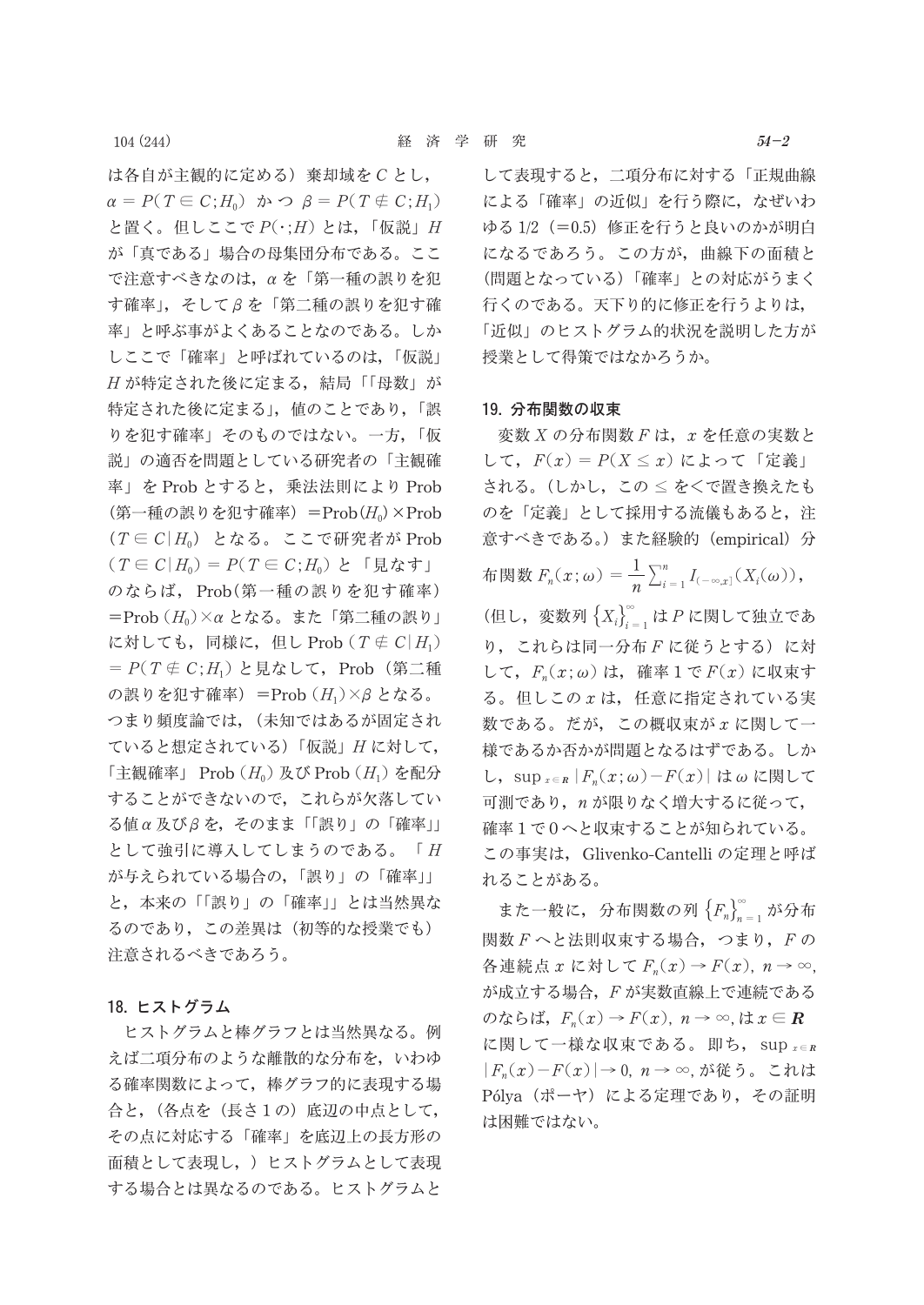2004.9

## 20. 区間推定

区間の端点に対応する確率変数を導入して, 「信頼区間」を構成するのだが、この「区間」 は、区間を値として取る変数である。また、そ の際の「信頼係数」は、未知固定の母数がこの 「信頼区間」に属する(頻度論的な)「確率」に 他ならない。一方、この「区間」を構成する各 確率変数をその「実現値, realized value」で 「置き換える」ことによって得られる区間も信 頼区間と呼ばれ、実現値が得られるより「まえ」 の「信頼係数」が(「信頼係数」という言葉と 共に)そのまま流用されるのである。しかし, この「事後の」(つまり、各実現値が得られた 「あと」の)「信頼係数」の解釈は(少なくとも 頻度論的には)不明である。また、実現値に基 づく「推論」は、「変数を「その実現値」によっ て「置き換える」」ことによって得られる「区 間」ではなく、「現実の「世界」からもたらさ れる「その実現値」によって「条件づけられる」 確率」によって為されるべきである。とにかく 授業においては、「「事後の」信頼係数」の内容 が、少なくとも頻度論的には不明であることを 明瞭にことわるべきであり、できれば、事後分 布に基づいて(例えば)区間推定をおこなうべ イズ接近の論理的一貫性に言及すべきである。

#### 21. 中心極限定理

これは、独立で同一の分布に従う変数列に関 する古典的なものをまず述べて、その証明の概 略を示すこととなるであろう。(また、古典的 な中心極限定理の最も一般的なものとして, Lindeberg-Feller の中心極限定理に言及して良 いであろう。) 初等的統計学で良く言及される のは、同一の分布に従う独立な Bernoulli 確率 変数(取る値は0か1かの二つのみ)の列に関 するものであり、二項分布の正規近似とも関り があるもので, de Moivre-Laplace の定理と 呼ばれるものである。

結局、独立同一分布の変数列で、その分布に 正の分散が存在し, 「「第n 項までの和として 得られる変数」を標準化 (standardization) したもの」を第n項とする変数列 ${Z_n}_{n=1}^{\infty}$ に 対して、

$$
P(Z_n \leq z) \to
$$
  

$$
\int_{-\infty}^{z} \frac{\exp(-\frac{u^2}{2})}{\sqrt{2\pi}} du, \quad n \to \infty, \forall z \in \mathbb{R}
$$

が成立するのである。ここで注意すべきなのは、 上の第19節の末尾で言及した「Pólyaの定理」 により、この収束はzに関して一様だというこ とである。つまり中心極限定理は、各点ごとの 収束のみでなく、標準正規分布からの全体的な 「ずれ」が, 0に収束することを主張している のである。

## 22. 一致性

点推定を行う際に推定量が導入されるが、そ れは通常は変数列としての「標本」 $\{X_i\}_{i=1}^n$ の 関数、つまり統計量であり、ここでnは標本 の「大きさ」と呼ばれる。初等的な授業では, しばしば、「母数」θを指定すると定まる母集 団分布  $P(\cdot : \theta)$  に関して、「標本」は独立で同 一分布に従うと想定されている。そこで問題の 推定量が、未知固定の (真の)「母数」に対す る「良い」推定量であるかを、 $P(\cdot\,;\theta)$ に基づ いて調べることとなり、さらには、「良い」推 定量を探査することとなる。しかしここで、推 定量の「良さ」とは自明なものではなく、異な る個人の間では当然異なり得るのである。頻度 論的な接近では、「母数」 $\theta$ に関する推論を $\theta$ の「事後分布」に基づいて組織的に行うことな どは無理である。

「良い」推定量が満たすべき性質としてしば しば言及されるのが「一致性, consistency」 である。だがこれは、推定量から成る(無限的 な) 列についての性質である。つまり,  $P(\cdot;\theta)$ に関して独立で同一の分布に従う変数 列 $\{X_i\}_{i=1}^{\infty}$ を想定し, 各 n に対して $\{X_i\}_{i=1}^n$ は